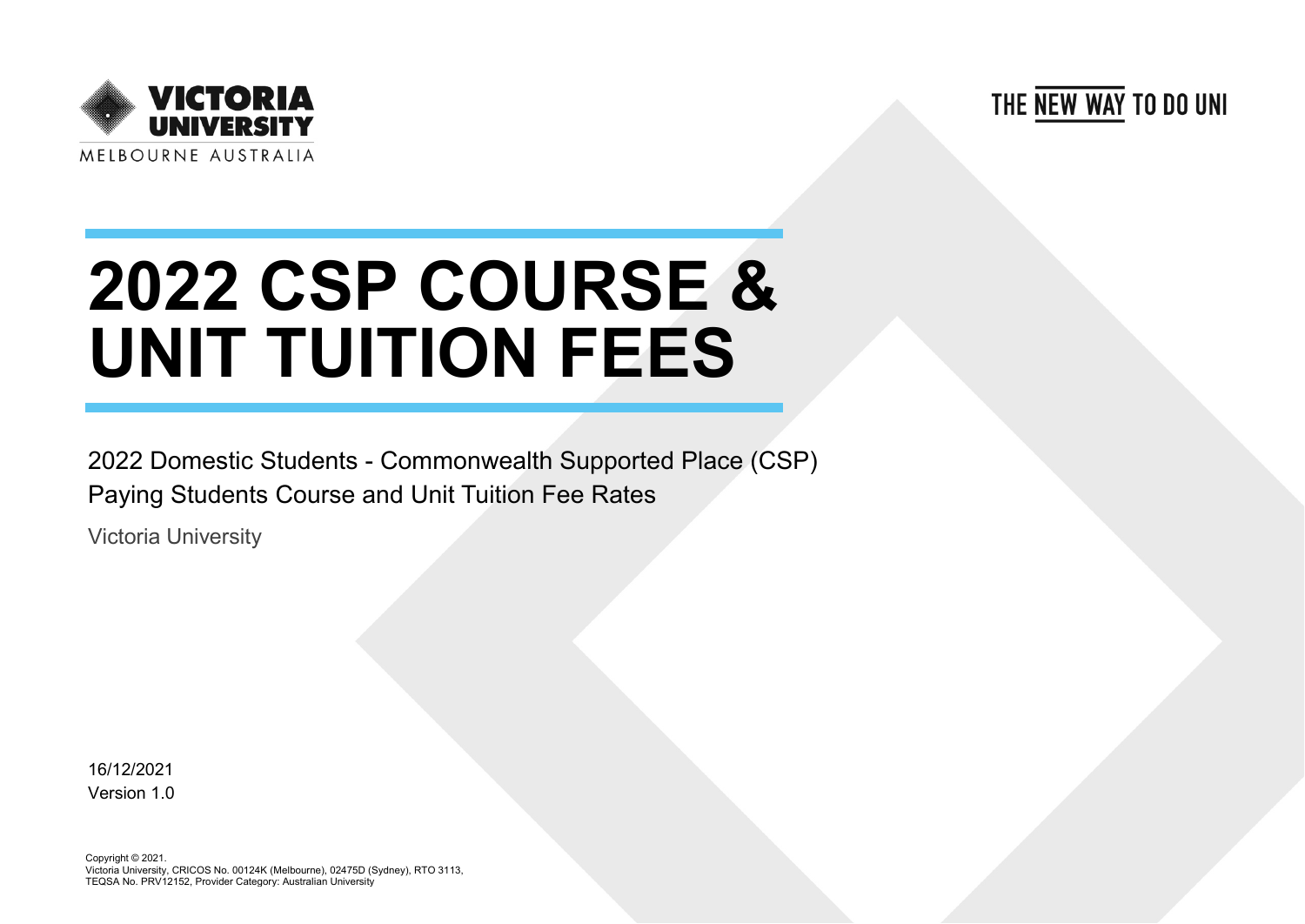## **2022 Domestic Students, Commonwealth Supported Place (CSP) Paying Students Course & Unit Tuition Fee Rates**

|                         |             |                                                 |               |                      | Continuing              |
|-------------------------|-------------|-------------------------------------------------|---------------|----------------------|-------------------------|
|                         |             |                                                 |               | Commencing           | 2022<br><b>Students</b> |
|                         |             |                                                 |               | <b>Students</b>      | <b>Tutition</b>         |
|                         |             |                                                 |               | Course               | <b>Fee Rate</b>         |
|                         |             |                                                 |               | <b>Tutition Fee</b>  | per 96                  |
|                         | Course      |                                                 | Credit        | Rate per 96          | Credit                  |
| College                 | Code        | <b>Course Title</b>                             | <b>Points</b> | <b>Credit Points</b> | Points                  |
| College of Arts and     |             |                                                 |               |                      |                         |
| Education               | ABAB        | <b>Bachelor of Arts</b>                         | 288           | \$14,630.00          | \$6,865.00              |
| College of Arts and     |             |                                                 |               |                      |                         |
| Education               | ABAV        | <b>Bachelor of Animation and Visual Effects</b> | 288           | \$14,630.00          | \$6,865.00              |
| College of Arts and     |             |                                                 |               |                      |                         |
| Education               | ABCD        | <b>Bachelor of Community Development</b>        | 288           | \$14,630.00          | \$6,865.00              |
| College of Arts and     |             |                                                 |               |                      |                         |
| Education               | ABCJ        | <b>Bachelor of Criminal Justice</b>             | 288           | \$14,630.00          | \$6,865.00              |
| College of Arts and     |             |                                                 |               |                      |                         |
| Education               | <b>ABCO</b> | <b>Bachelor of Communication</b>                | 288           | \$14,630.00          | \$6,865.00              |
| College of Arts and     |             | Bachelor of Criminal Justice and Psychological  |               |                      |                         |
| Education               | <b>ABCY</b> | <b>Studies</b>                                  | 288           | \$14,630.00          | \$6,865.00              |
| College of Arts and     |             | <b>Bachelor of Education (Early</b>             |               |                      |                         |
| Education               | <b>ABEC</b> | Childhood/Primary)                              | 384           | \$3,985.00           | \$3,985.00              |
| College of Arts and     |             |                                                 |               |                      |                         |
| Education               | ABED        | <b>Bachelor of Education</b>                    | 384           | \$3,985.00           | \$3,985.00              |
| College of Sport and    |             |                                                 |               |                      |                         |
| <b>Exercise Science</b> | ABHD        | Bachelor of Exercise Science (Sport Practice)   | 288           | \$14,630.00          | \$6,865.00              |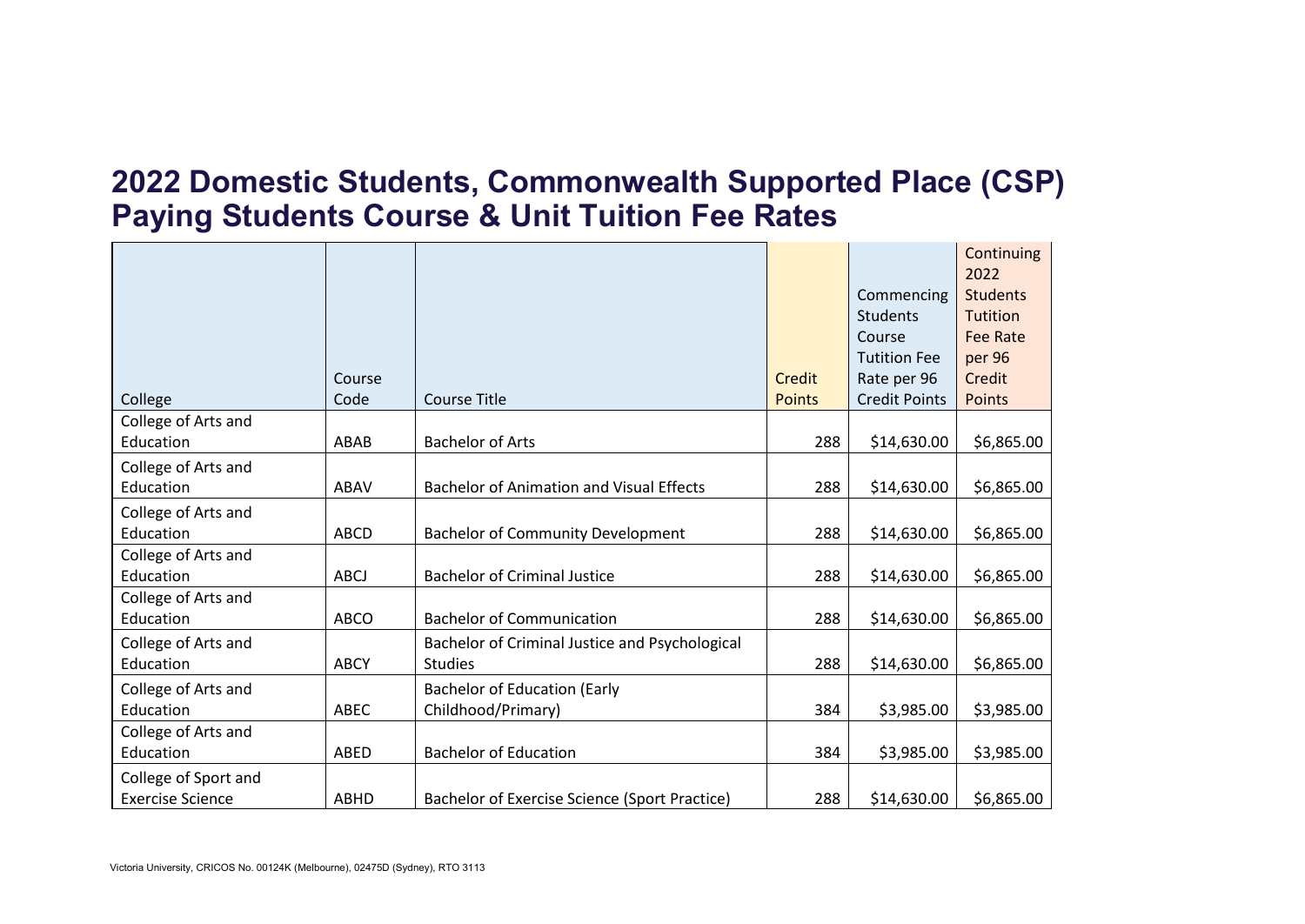| College of Sport and    |             |                                                         |     |             |            |
|-------------------------|-------------|---------------------------------------------------------|-----|-------------|------------|
| <b>Exercise Science</b> | ABHE        | <b>Bachelor of Exercise Science (Clinical Practice)</b> | 288 | \$8,021.00  | \$8,021.00 |
| College of Sport and    |             |                                                         |     |             |            |
| <b>Exercise Science</b> | <b>ABHF</b> | Bachelor of Sport Science (Exercise Science)            | 288 | \$14,630.00 | \$6,865.00 |
| College of Sport and    |             |                                                         |     |             |            |
| <b>Exercise Science</b> | <b>ABHG</b> | Bachelor of Sport Science (Human Movement)              | 288 | \$14,630.00 | \$6,865.00 |
| College of Sport and    |             |                                                         |     |             |            |
| <b>Exercise Science</b> | <b>ABHS</b> | <b>Bachelor of Sport Coaching</b>                       | 288 | \$14,630.00 | \$6,865.00 |
| College of Arts and     |             |                                                         |     |             |            |
| Education               | ABMC        | <b>Bachelor of Music</b>                                | 288 | \$8,021.00  | \$6,865.00 |
| College of Health and   |             |                                                         |     |             |            |
| Biomedicine             | <b>ABPA</b> | <b>Bachelor of Psychological Studies</b>                | 288 | \$14,630.00 | \$6,865.00 |
| College of Health and   |             | Bachelor of Psychological Studies/Bachelor of           |     |             |            |
| Biomedicine             | <b>ABPB</b> | <b>Business</b>                                         | 384 | \$14,630.00 | \$6,865.00 |
| College of Health and   |             |                                                         |     |             |            |
| <b>Biomedicine</b>      | <b>ABPC</b> | <b>Bachelor of Psychology (Honours)</b>                 | 384 | \$14,630.00 | \$6,865.00 |
| College of Arts and     |             |                                                         |     |             |            |
| Education               | <b>ABSN</b> | <b>Bachelor of Screen Media</b>                         | 288 | \$14,630.00 | \$6,865.00 |
| College of Health and   |             |                                                         |     |             |            |
| <b>Biomedicine</b>      | <b>ABSW</b> | <b>Bachelor of Social Work</b>                          | 384 | \$14,630.00 | \$6,865.00 |
| College of Health and   |             |                                                         |     |             |            |
| Biomedicine             | <b>ABSX</b> | <b>Bachelor of Social Work (Honours)</b>                | 384 | \$14,630.00 | \$6,865.00 |
| College of Arts and     |             |                                                         |     |             |            |
| Education               | ABYC        | Bachelor of Youth Work and Criminal Justice             | 288 | \$14,630.00 | \$6,865.00 |
| College of Arts and     |             |                                                         |     |             |            |
| Education               | <b>ABYW</b> | <b>Bachelor of Youth Work</b>                           | 288 | \$14,630.00 | \$6,865.00 |
| College of Arts and     |             |                                                         |     |             |            |
| Education               | <b>ADAB</b> | Diploma of Arts                                         | 96  | \$14,630.00 | \$6,865.00 |
| College of Arts and     |             |                                                         |     |             |            |
| Education               | ADAV        | Diploma of Animation and Visual Effects                 | 96  | \$14,630.00 | \$6,865.00 |

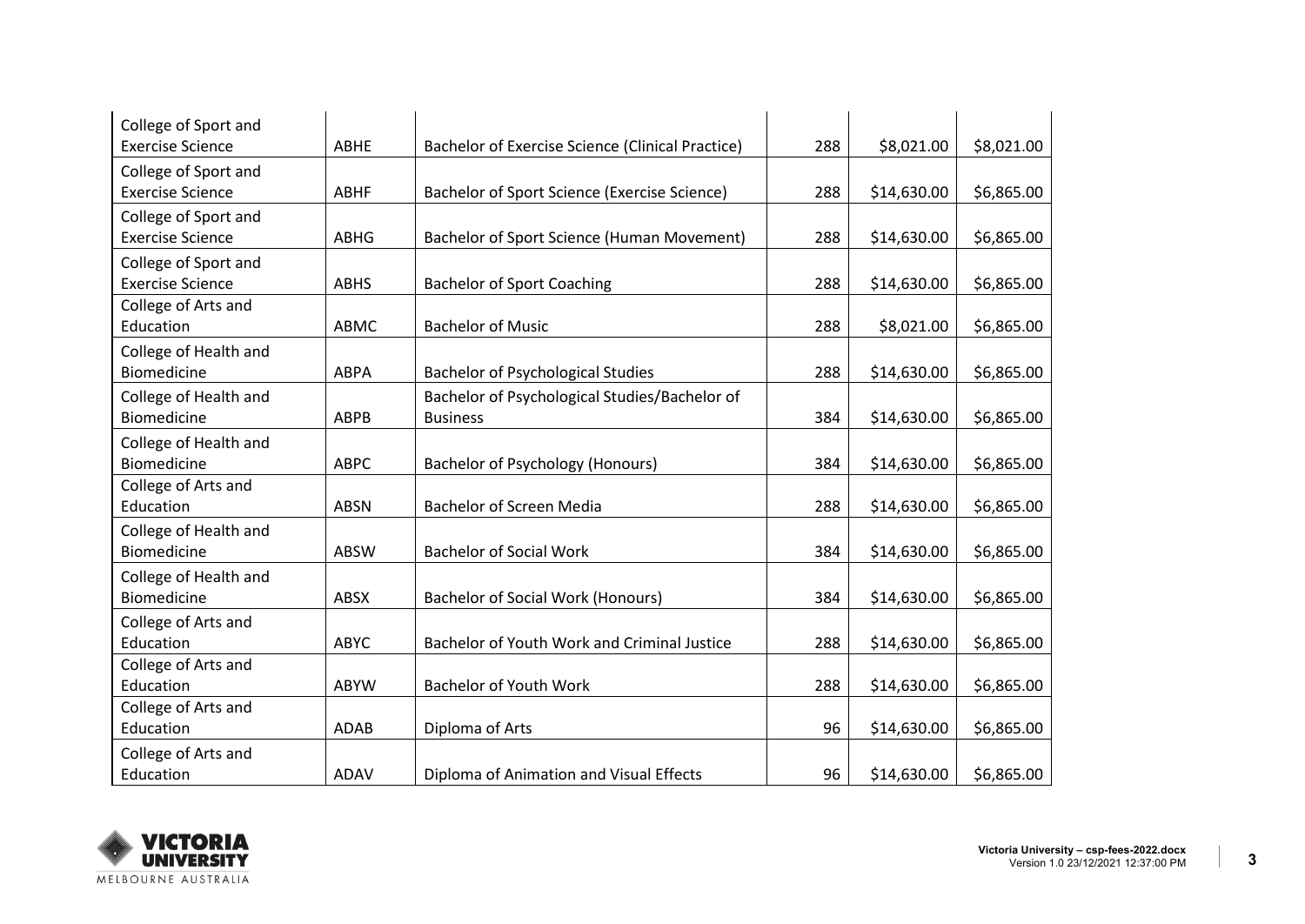| College of Arts and                 |             |                                               |     |             |             |
|-------------------------------------|-------------|-----------------------------------------------|-----|-------------|-------------|
| Education                           | <b>ADCD</b> | Diploma of Community Studies                  | 96  | \$14,630.00 | \$6,865.00  |
| College of Arts and                 |             |                                               |     |             |             |
| Education                           | <b>ADCJ</b> | Diploma of Criminal Justice Studies           | 96  | \$14,630.00 | \$6,865.00  |
| College of Arts and                 |             | Diploma of Criminal Justice and Psychological |     |             |             |
| Education                           | <b>ADCY</b> | <b>Studies</b>                                | 96  | \$14,630.00 | \$6,865.00  |
| College of Arts and                 |             |                                               |     |             |             |
| Education                           | <b>ADMC</b> | Diploma of Music Studies                      | 96  | \$8,021.00  | \$6,865.00  |
| College of Arts and                 |             |                                               |     |             |             |
| Education                           | <b>ADSN</b> | Diploma of Screen Media                       | 96  | \$14,630.00 | \$6,865.00  |
| <b>Victoria University Business</b> |             |                                               |     |             |             |
| School                              | <b>BBCA</b> | <b>Bachelor of Commerce</b>                   | 288 | \$14,630.00 | \$11,457.00 |
| <b>Victoria University Business</b> |             |                                               |     |             |             |
| School                              | <b>BBCO</b> | <b>Bachelor of Commerce (Applied Finance)</b> | 288 | \$14,630.00 | \$11,457.00 |
| <b>Victoria University Business</b> |             | <b>Bachelor of Commerce (Applied</b>          |     |             |             |
| School                              | <b>BBLC</b> | Finance)/Bachelor of Laws                     | 480 | \$14,630.00 | \$11,457.00 |
|                                     |             |                                               |     |             |             |
| College of Law and Justice          | <b>BBLL</b> | Bachelor of Laws/Bachelor of Business         | 480 | \$14,630.00 | \$11,457.00 |
| <b>Victoria University Business</b> |             |                                               |     |             |             |
| School                              | <b>BBNS</b> | <b>Bachelor of Business</b>                   | 288 | \$14,630.00 | \$11,457.00 |
| <b>Victoria University Business</b> |             |                                               |     |             |             |
| School                              | <b>BBUS</b> | <b>Bachelor of Business</b>                   | 288 | \$14,630.00 | \$11,457.00 |
| <b>Victoria University Business</b> |             |                                               |     |             |             |
| School                              | <b>BDCA</b> | Diploma of Commerce Studies                   | 96  | \$14,630.00 | \$11,457.00 |
|                                     |             |                                               |     |             |             |
| College of Law and Justice          | <b>BLAA</b> | Bachelor of Laws/Bachelor of Arts             | 480 | \$14,630.00 | \$11,457.00 |
| College of Law and Justice          | <b>BLAW</b> | <b>Bachelor of Laws</b>                       | 384 | \$14,630.00 | \$11,457.00 |
| <b>Victoria University Business</b> |             | Undergraduate Certificate in Entrepreneurial  |     |             |             |
| School                              | <b>BUEN</b> | Mindset                                       | 48  | \$14,630.00 | \$11,457.00 |

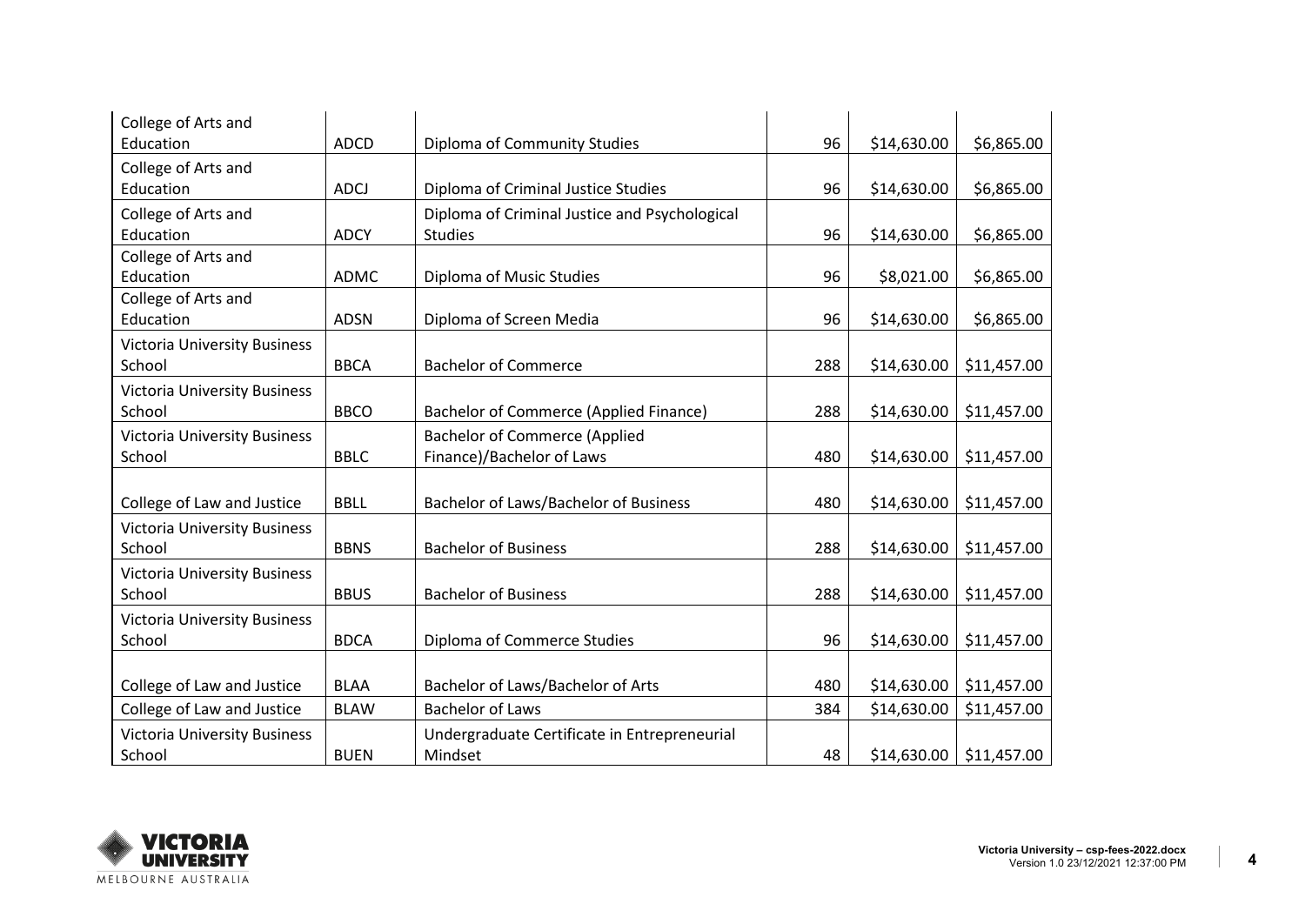| College of Arts and        |             |                                                |     |            |            |
|----------------------------|-------------|------------------------------------------------|-----|------------|------------|
| Education                  | <b>EAEL</b> | Associate Degree in Educational Studies        | 192 | \$3,985.00 | \$3,985.00 |
| College of Arts and        |             |                                                |     |            |            |
| Education                  | <b>EAST</b> | Associate Degree in Education Studies          | 192 | \$3,985.00 | \$3,985.00 |
| College of Engineering and |             |                                                |     |            |            |
| Science                    | EBCC        | Bachelor of Engineering (Civil Engineering)    | 384 | \$8,021.00 | \$8,021.00 |
| College of Arts and        |             | Bachelor of Early Childhood Education and      |     |            |            |
| Education                  | <b>EBCL</b> | Leadership                                     | 384 | \$3,985.00 | \$3,985.00 |
| College of Engineering and |             |                                                |     |            |            |
| Science                    | <b>EBDC</b> | Bachelor of Engineering (Civil Engineering)    | 384 | \$8,021.00 | \$8,021.00 |
| College of Arts and        |             |                                                |     |            |            |
| Education                  | <b>EBEC</b> | Bachelor of Early Childhood Education          | 288 | \$3,985.00 | \$3,985.00 |
| College of Arts and        |             |                                                |     |            |            |
| Education                  | <b>EBED</b> | Bachelor of Education (P-12)                   | 384 | \$3,985.00 | \$3,985.00 |
| College of Arts and        |             |                                                |     |            |            |
| Education                  | EBEL        | <b>Bachelor of Educational Studies</b>         | 288 | \$3,985.00 | \$3,985.00 |
| College of Arts and        |             |                                                |     |            |            |
| Education                  | <b>EBST</b> | <b>Bachelor of Education Studies</b>           | 288 | \$3,985.00 | \$3,985.00 |
| College of Arts and        |             |                                                |     |            |            |
| Education                  | <b>EDES</b> | Diploma of Education Studies                   | 96  | \$3,985.00 | \$3,985.00 |
| College of Arts and        |             |                                                |     |            |            |
| Education                  | <b>EDSE</b> | Diploma of Educational Studies                 | 96  | \$3,985.00 | \$3,985.00 |
| College of Arts and        |             | Undergraduate Certificate in Early Childhood   |     |            |            |
| Education                  | <b>EUEC</b> | Education                                      | 48  | \$3,985.00 | \$3,985.00 |
| College of Arts and        |             | Undergraduate Certificate in Education (P12)   |     |            |            |
| Education                  | <b>EUED</b> | <b>STEM</b>                                    | 48  | \$3,985.00 | \$3,985.00 |
| College of Arts and        |             |                                                |     |            |            |
| Education                  | <b>EUES</b> | Undergraduate Certificate in Education Studies | 48  | \$3,985.00 | \$3,985.00 |
| College of Health and      |             |                                                |     |            |            |
| Biomedicine                | <b>HBBM</b> | <b>Bachelor of Biomedicine</b>                 | 288 | \$8,021.00 | \$8,021.00 |

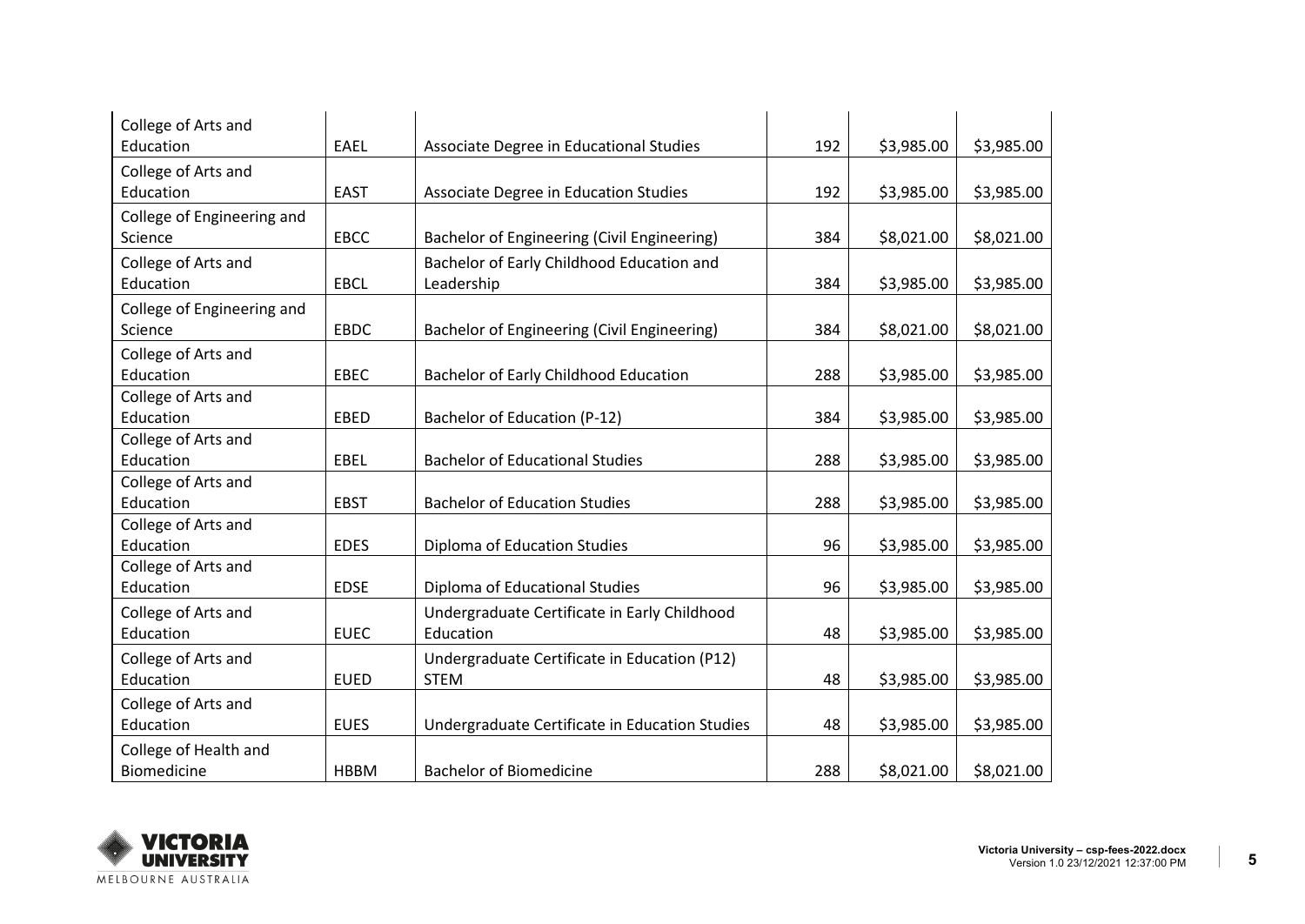| College of Health and |             |                                                      |     |            |            |
|-----------------------|-------------|------------------------------------------------------|-----|------------|------------|
| Biomedicine           | <b>HBBS</b> | <b>Bachelor of Biomedical Science</b>                | 288 | \$8,021.00 | \$8,021.00 |
| College of Health and |             |                                                      |     |            |            |
| Biomedicine           | <b>HBDS</b> | <b>Bachelor of Dermal Sciences</b>                   | 384 | \$8,021.00 | \$8,021.00 |
| College of Health and |             |                                                      |     |            |            |
| <b>Biomedicine</b>    | <b>HBES</b> | Bachelor of Biomedical and Exercise Science          | 288 | \$8,021.00 | \$8,021.00 |
| College of Health and |             |                                                      |     |            |            |
| Biomedicine           | <b>HBHL</b> | <b>Bachelor of Health Science</b>                    | 288 | \$8,021.00 | \$8,021.00 |
| College of Health and |             |                                                      |     |            |            |
| Biomedicine           | <b>HBMA</b> | Bachelor of Midwifery/Bachelor of Nursing            | 384 | \$3,985.00 | \$3,985.00 |
| College of Health and |             |                                                      |     |            |            |
| Biomedicine           | <b>HBMW</b> | <b>Bachelor of Midwifery</b>                         | 288 | \$3,985.00 | \$3,985.00 |
| College of Health and |             |                                                      |     |            |            |
| Biomedicine           | <b>HBNB</b> | <b>Bachelor of Nursing</b>                           | 288 | \$3,985.00 | \$3,985.00 |
| College of Health and |             |                                                      |     |            |            |
| Biomedicine           | <b>HBNT</b> | <b>Bachelor of Human Nutrition</b>                   | 288 | \$8,021.00 | \$8,021.00 |
| College of Health and |             |                                                      |     |            |            |
| Biomedicine           | <b>HBPD</b> | <b>Bachelor of Paramedicine</b>                      | 288 | \$8,021.00 | \$8,021.00 |
| College of Health and |             |                                                      |     |            |            |
| Biomedicine           | <b>HBSL</b> | Bachelor of Speech and Language Sciences             | 288 | \$8,021.00 | \$8,021.00 |
| College of Health and |             |                                                      |     |            |            |
| Biomedicine           | <b>HBSO</b> | <b>Bachelor of Science (Osteopathy)</b>              | 288 | \$8,021.00 | \$8,021.00 |
| College of Health and |             |                                                      |     |            |            |
| <b>Biomedicine</b>    | <b>HBTD</b> | <b>Bachelor of Health Science (Dermal Therapies)</b> | 384 | \$8,021.00 | \$8,021.00 |
| College of Health and |             | Bachelor of Nutritional Science/Master of            |     |            |            |
| Biomedicine           | <b>HCND</b> | <b>Dietetics</b>                                     | 432 | \$8,021.00 | \$8,021.00 |
|                       |             |                                                      |     |            |            |
| College of Health and |             | Bachelor of Science (Osteopathy)/Master of           |     |            |            |
| Biomedicine           | <b>HCOP</b> | Health Science (Osteopathy)                          | 432 | \$8,021.00 | \$8,021.00 |

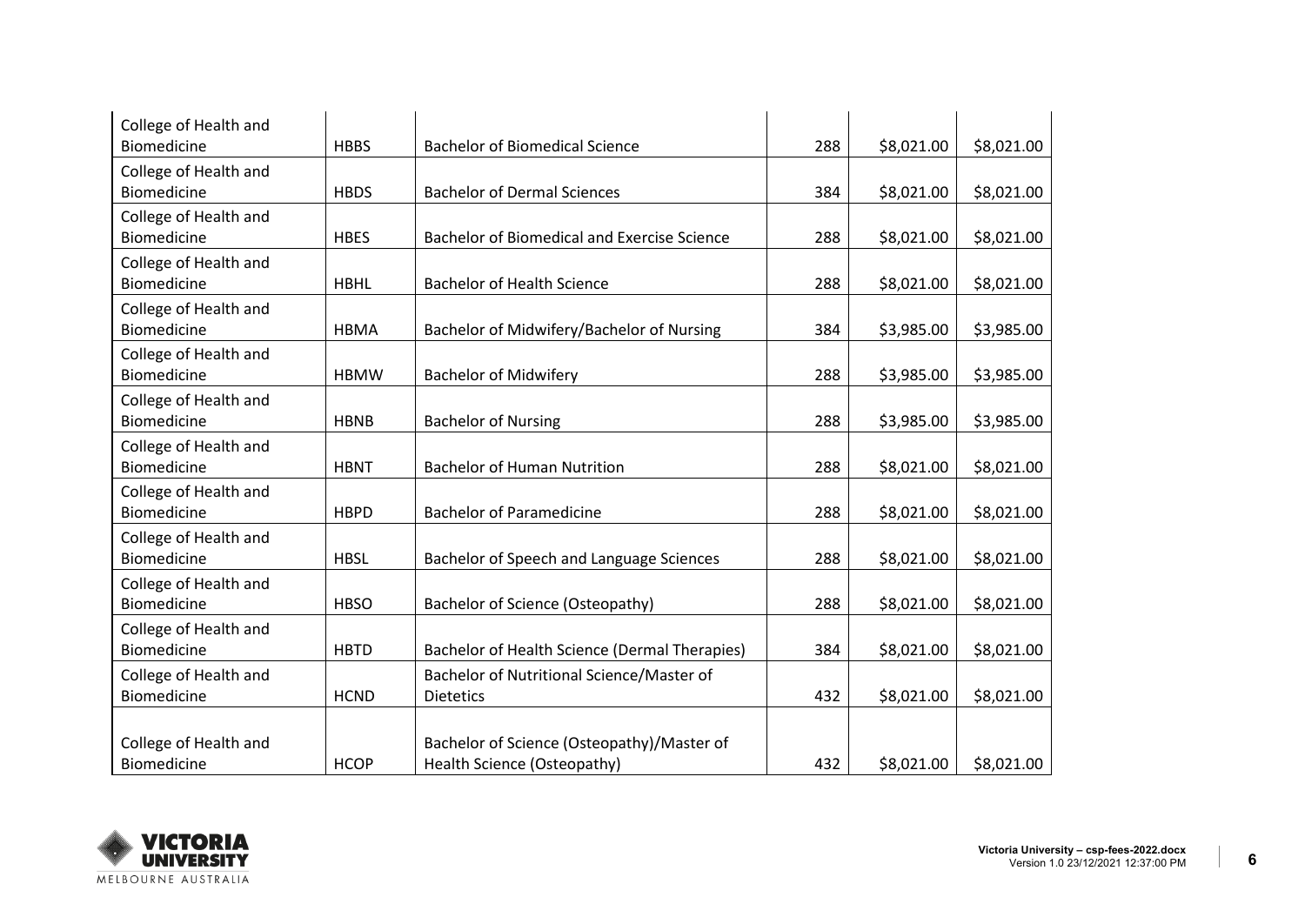| College of Health and |             | <b>Bachelor of Applied Movement</b>          |     |            |            |
|-----------------------|-------------|----------------------------------------------|-----|------------|------------|
| Biomedicine           | <b>HCPT</b> | Sciences/Master of Physiotherapy             | 432 | \$8,021.00 | \$8,021.00 |
|                       |             |                                              |     |            |            |
| College of Health and |             | Bachelor of Speech and Language              |     |            |            |
| Biomedicine           | <b>HCSP</b> | Sciences/Master of Speech Pathology          | 432 | \$8,021.00 | \$8,021.00 |
| College of Health and |             |                                              |     |            |            |
| Biomedicine           | <b>HDAM</b> | Diploma of Applied Movement Sciences         | 96  | \$8,021.00 | \$8,021.00 |
| College of Health and |             |                                              |     |            |            |
| Biomedicine           | <b>HDBE</b> | Diploma of Biomedical Exercise Studies       | 96  | \$8,021.00 | \$8,021.00 |
| College of Health and |             |                                              |     |            |            |
| Biomedicine           | <b>HDBM</b> | Diploma of Biomedical Sciences               | 96  | \$8,021.00 | \$8,021.00 |
| College of Health and |             |                                              |     |            |            |
| Biomedicine           | <b>HDBS</b> | Diploma of Biomedical Studies                | 96  | \$8,021.00 | \$8,021.00 |
| College of Health and |             |                                              |     |            |            |
| Biomedicine           | <b>HDDM</b> | Diploma of Dermal Studies                    | 96  | \$8,021.00 | \$8,021.00 |
| College of Health and |             |                                              |     |            |            |
| Biomedicine           | <b>HDHS</b> | Diploma of Health Science                    | 96  | \$8,021.00 | \$8,021.00 |
| College of Health and |             |                                              |     |            |            |
| Biomedicine           | <b>HDNT</b> | Diploma of Human Nutrition                   | 96  | \$8,021.00 | \$8,021.00 |
| College of Health and |             |                                              |     |            |            |
| Biomedicine           | <b>HDPD</b> | Diploma of Paramedic Studies                 | 96  | \$8,021.00 | \$8,021.00 |
| College of Health and |             |                                              |     |            |            |
| Biomedicine           | <b>HDSL</b> | Diploma of Speech and Language Sciences      | 96  | \$8,021.00 | \$8,021.00 |
| College of Health and |             |                                              |     |            |            |
| Biomedicine           | <b>HDSO</b> | Diploma of Osteopathic Studies               | 96  | \$8,021.00 | \$8,021.00 |
| College of Health and |             |                                              |     |            |            |
| Biomedicine           | <b>HUDH</b> | Undergraduate Certificate in Diet and Health | 48  | \$8,021.00 | \$8,021.00 |
| College of Health and |             |                                              |     |            |            |
| Biomedicine           | <b>HUHS</b> | Undergraduate Certificate in Health Science  | 48  | \$8,021.00 | \$8,021.00 |

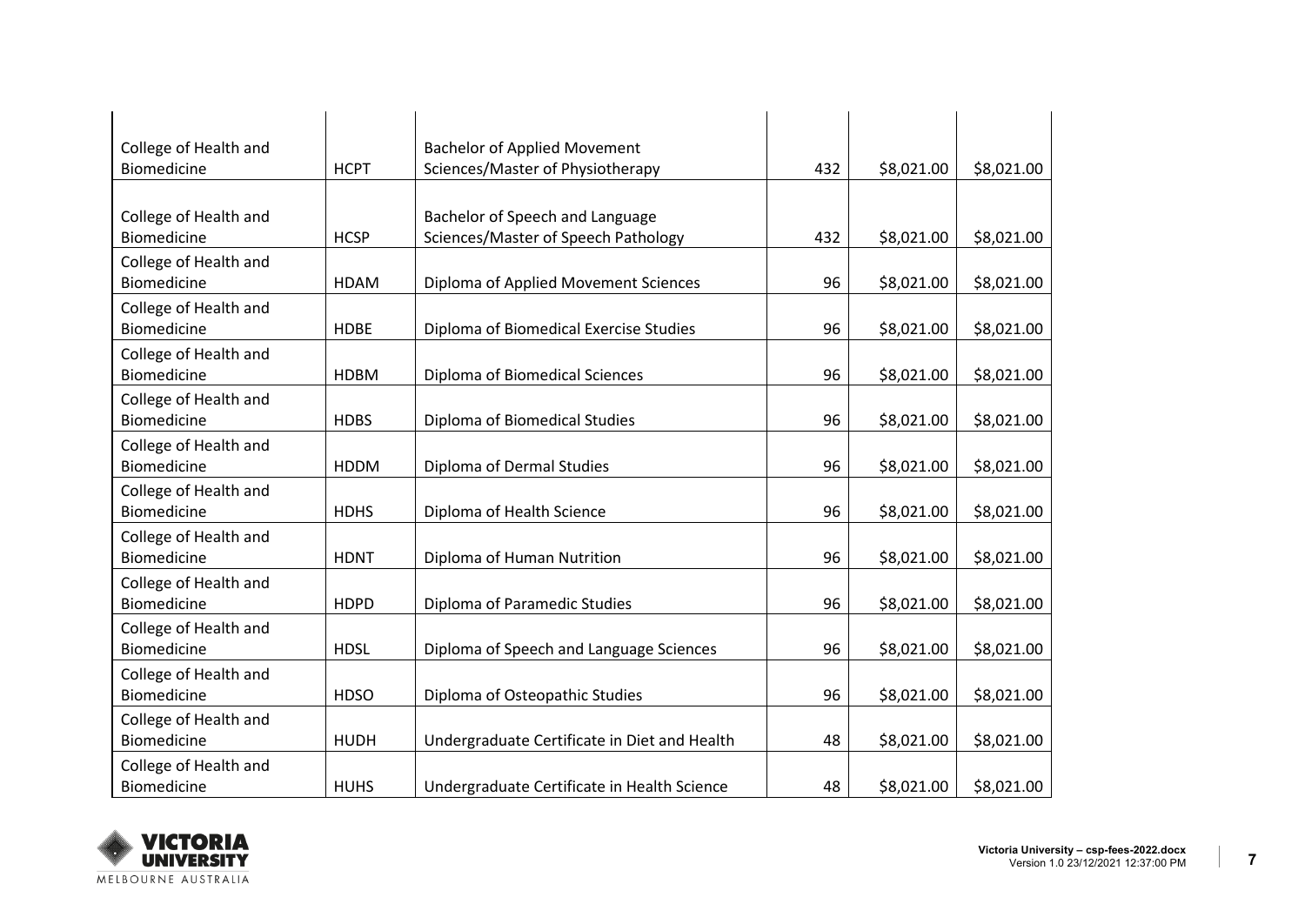| College of Health and      |             | Undergraduate Certificate in Interpersonal and |     |             |             |
|----------------------------|-------------|------------------------------------------------|-----|-------------|-------------|
| Biomedicine                | <b>HUIO</b> | <b>Organisational Skills</b>                   | 48  | \$14,630.00 | \$6,865.00  |
| College of Health and      |             | Undergraduate Certificate in Psychological     |     |             |             |
| Biomedicine                | <b>HUPS</b> | <b>Studies</b>                                 | 48  | \$14,630.00 | \$6,865.00  |
| College of Arts and        |             |                                                |     |             |             |
| Education                  | IATEST02    | <b>Test Course</b>                             | 192 | \$14,630.00 | \$11,457.00 |
| College of Arts and        |             |                                                |     |             |             |
| Education                  | IATESTC02   | RB test courses                                | 336 | \$3,985.00  | \$3,985.00  |
| College of Law and Justice | <b>LALS</b> | Associate Degree in Legal Services             | 192 | \$14,630.00 | \$6,865.00  |
|                            |             | Bachelor of Criminology/Bachelor of            |     |             |             |
| College of Law and Justice | <b>LBCP</b> | <b>Psychological Studies</b>                   | 384 | \$14,630.00 | \$6,865.00  |
| College of Law and Justice | <b>LBCR</b> | <b>Bachelor of Criminology</b>                 | 288 | \$14,630.00 | \$6,865.00  |
|                            |             |                                                |     |             |             |
| College of Law and Justice | <b>LBLA</b> | Bachelor of Laws/Bachelor of Arts              | 480 | \$14,630.00 | \$11,457.00 |
|                            |             |                                                |     |             |             |
| College of Law and Justice | <b>LBLC</b> | Bachelor of Laws/ Bachelor of Criminology      | 432 | \$14,630.00 | \$11,457.00 |
| College of Law and Justice | <b>LBLS</b> | <b>Bachelor of Legal Services</b>              | 288 | \$14,630.00 | \$6,865.00  |
|                            |             |                                                |     |             |             |
| College of Law and Justice | LBWB        | Bachelor of Laws/Bachelor of Business          | 480 | \$14,630.00 | \$11,457.00 |
|                            |             | Bachelor of Laws/Bachelor of Psychological     |     |             |             |
| College of Law and Justice | <b>LBWP</b> | <b>Studies</b>                                 | 480 | \$14,630.00 | \$11,457.00 |
| College of Law and Justice | <b>LDLS</b> | Diploma of Legal Services                      | 96  | \$14,630.00 | \$6,865.00  |
|                            |             |                                                |     |             |             |
|                            |             | Bachelor of Laws(Honours)/Bachelor of          |     |             |             |
| College of Law and Justice | <b>LHCR</b> | Criminology                                    | 432 | \$14,630.00 | \$11,457.00 |
|                            |             |                                                |     |             |             |
| College of Law and Justice | LHGE        | Bachelor of Laws (Honours) (Graduate Entry)    | 288 | \$14,630.00 | \$11,457.00 |
|                            |             | Bachelor of Laws (Honours)/Bachelor of         |     |             |             |
| College of Law and Justice | LHLB        | <b>Business</b>                                | 480 | \$14,630.00 | \$11,457.00 |

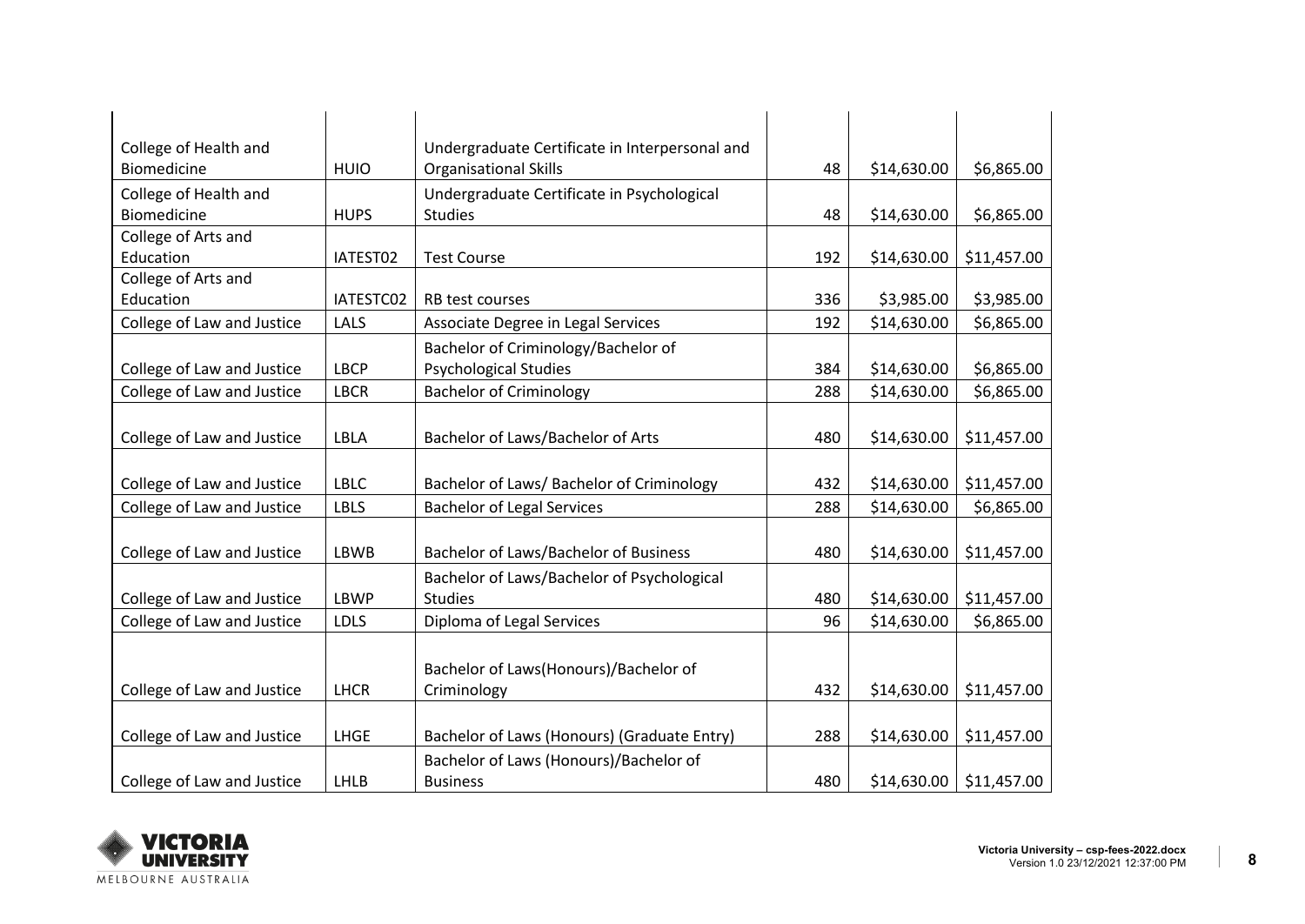|                            |             | Bachelor of Laws (Honours)/Bachelor of               |     |             |             |
|----------------------------|-------------|------------------------------------------------------|-----|-------------|-------------|
| College of Law and Justice | <b>LHLC</b> | Commerce (Applied Finance)                           | 480 | \$14,630.00 | \$11,457.00 |
| College of Law and Justice | LHLW        | <b>Bachelor of Laws (Honours)</b>                    | 384 | \$14,630.00 | \$11,457.00 |
| College of Engineering and |             |                                                      |     |             |             |
| Science                    | <b>NBAS</b> | Bachelor of Science (Science For Teaching)           | 288 | \$8,021.00  | \$8,021.00  |
| College of Engineering and |             |                                                      |     |             |             |
| Science                    | <b>NBBD</b> | <b>Bachelor of Building Design</b>                   | 288 | \$8,021.00  | \$8,021.00  |
| College of Engineering and |             |                                                      |     |             |             |
| Science                    | <b>NBBS</b> | <b>Bachelor of Building Surveying</b>                | 288 | \$8,021.00  | \$8,021.00  |
| College of Engineering and |             |                                                      |     |             |             |
| Science                    | <b>NBCS</b> | <b>Bachelor of Cyber Security</b>                    | 288 | \$8,021.00  | \$8,021.00  |
| College of Engineering and |             | <b>Bachelor of Information Technology</b>            |     |             |             |
| Science                    | <b>NBIP</b> | (Professional)                                       | 336 | \$8,021.00  | \$8,021.00  |
| College of Engineering and |             |                                                      |     |             |             |
| Science                    | <b>NBIT</b> | <b>Bachelor of Information Technology</b>            | 288 | \$8,021.00  | \$8,021.00  |
| College of Engineering and |             |                                                      |     |             |             |
| Science                    | <b>NBPH</b> | <b>Bachelor of Pharmaceutical and Health Science</b> | 288 | \$8,021.00  | \$8,021.00  |
| College of Engineering and |             |                                                      |     |             |             |
| Science                    | <b>NBSC</b> | <b>Bachelor of Science</b>                           | 288 | \$8,021.00  | \$8,021.00  |
| College of Engineering and |             |                                                      |     |             |             |
| Science                    | <b>NDBD</b> | Diploma of Building Studies                          | 96  | \$8,021.00  | \$8,021.00  |
| College of Engineering and |             |                                                      |     |             |             |
| Science                    | <b>NDBS</b> | Diploma of Building (Surveying)                      | 96  | \$8,021.00  | \$8,021.00  |
| College of Engineering and |             | <b>Bachelor of Construction Management</b>           |     |             |             |
| Science                    | <b>NHCM</b> | (Honours)                                            | 384 | \$8,021.00  | \$8,021.00  |
|                            |             |                                                      |     |             |             |
| College of Engineering and |             | <b>Bachelor of Engineering (Honours)</b>             |     |             |             |
| Science                    | <b>NHEA</b> | (Architectural Engineering)                          | 384 | \$8,021.00  | \$8,021.00  |

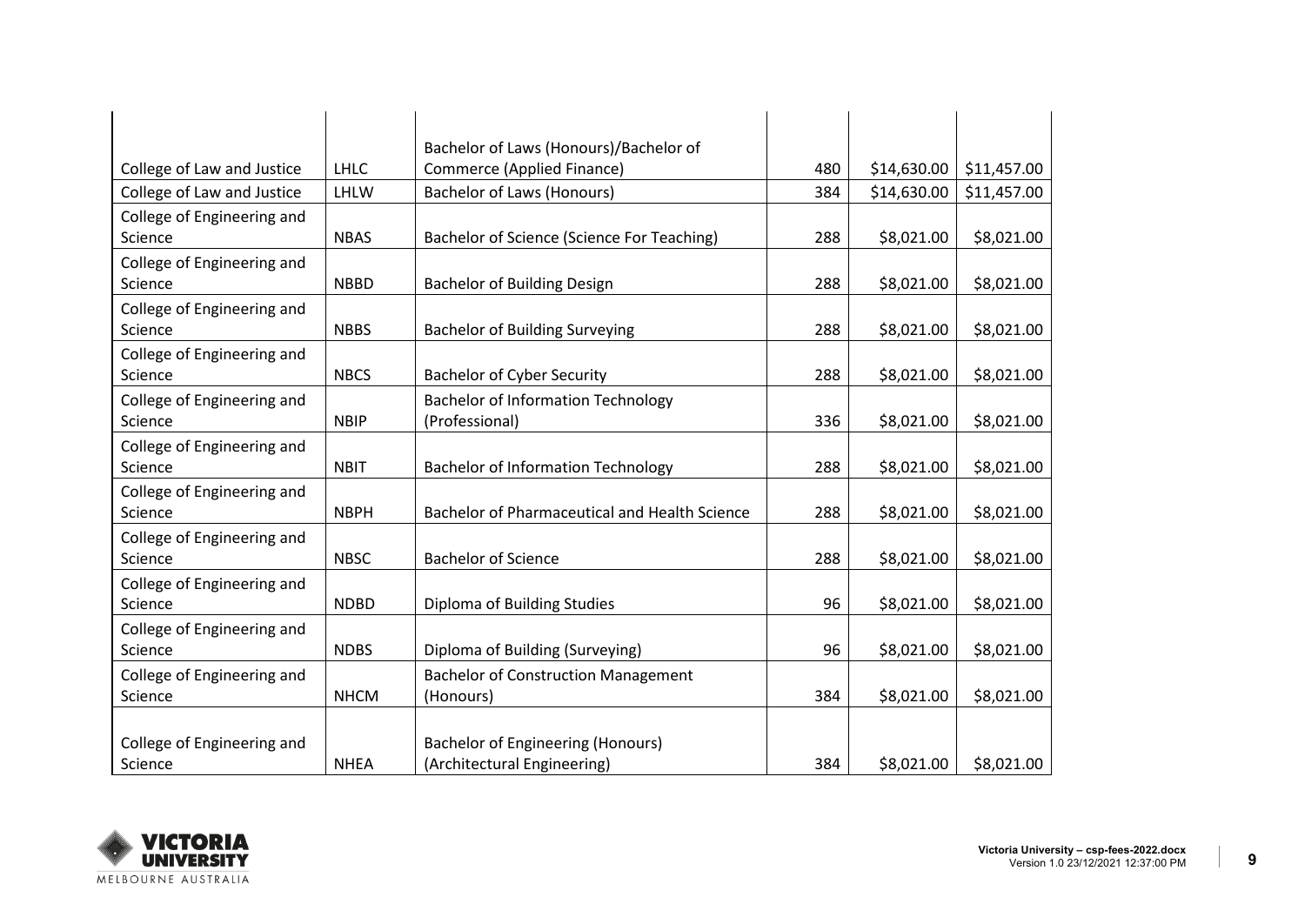| College of Engineering and                      |             | Bachelor of Engineering (Honours) (Civil       |     |             |            |
|-------------------------------------------------|-------------|------------------------------------------------|-----|-------------|------------|
| Science                                         | <b>NHEC</b> | Engineering)                                   | 384 | \$8,021.00  | \$8,021.00 |
| College of Engineering and                      |             | Undergraduate Certificate in Architectural     |     |             |            |
| Science                                         | <b>NUAD</b> | Design                                         | 48  | \$8,021.00  | \$8,021.00 |
|                                                 |             |                                                |     |             |            |
| College of Engineering and                      |             | Undergraduate Certificate in Building          |     |             |            |
| Science                                         | <b>NUBC</b> | <b>Construction Management</b>                 | 48  | \$8,021.00  | \$8,021.00 |
| College of Engineering and                      |             | Undergraduate Certificate in Engineering       |     |             |            |
| Science                                         | <b>NUEF</b> | Fundamentals                                   | 48  | \$8,021.00  | \$8,021.00 |
| College of Engineering and                      |             | Undergraduate Certificate in Information       |     |             |            |
| Science                                         | <b>NUIT</b> | Technology                                     | 48  | \$8,021.00  | \$8,021.00 |
| College of Engineering and                      |             | Undergraduate Certificate in Science and the   |     |             |            |
| Science                                         | <b>NUSE</b> | Environment                                    | 48  | \$8,021.00  | \$8,021.00 |
| College of Health and                           |             | Bachelor of Science (Biomedical and Exercise   |     |             |            |
| Biomedicine                                     | <b>SBEX</b> | Science)                                       | 288 | \$8,021.00  | \$8,021.00 |
| College of Sport and                            |             |                                                |     |             |            |
| <b>Exercise Science</b>                         | <b>SBFI</b> | <b>Bachelor of Fitness</b>                     | 288 | \$14,630.00 | \$6,865.00 |
|                                                 |             |                                                |     |             |            |
| College of Sport and                            |             | Bachelor of Sport Science (Human               |     |             |            |
| <b>Exercise Science</b>                         | <b>SBHP</b> | Movement)/Bachelor of Psychological Studies    | 384 | \$14,630.00 | \$6,865.00 |
|                                                 |             |                                                |     |             |            |
|                                                 |             | Bachelor of Sport Science (Human               |     |             |            |
| College of Sport and<br><b>Exercise Science</b> | <b>SBHS</b> | Movement)/Bachelor of Sport Management         | 384 | \$14,630.00 | \$6,865.00 |
|                                                 |             |                                                |     |             |            |
| College of Sport and                            |             | Bachelor of Outdoor Education and              |     |             |            |
| <b>Exercise Science</b>                         | <b>SBOE</b> | <b>Environmental Science</b>                   | 288 | \$8,021.00  | \$8,021.00 |
| College of Sport and                            |             |                                                |     |             |            |
| <b>Exercise Science</b>                         | SBOL        | Bachelor of Outdoor Leadership                 | 288 | \$8,021.00  | \$8,021.00 |
| College of Sport and                            |             | Bachelor of Sport Science (Physical Education) |     |             |            |
| <b>Exercise Science</b>                         | <b>SBPE</b> | (Secondary)                                    | 288 | \$14,630.00 | \$6,865.00 |

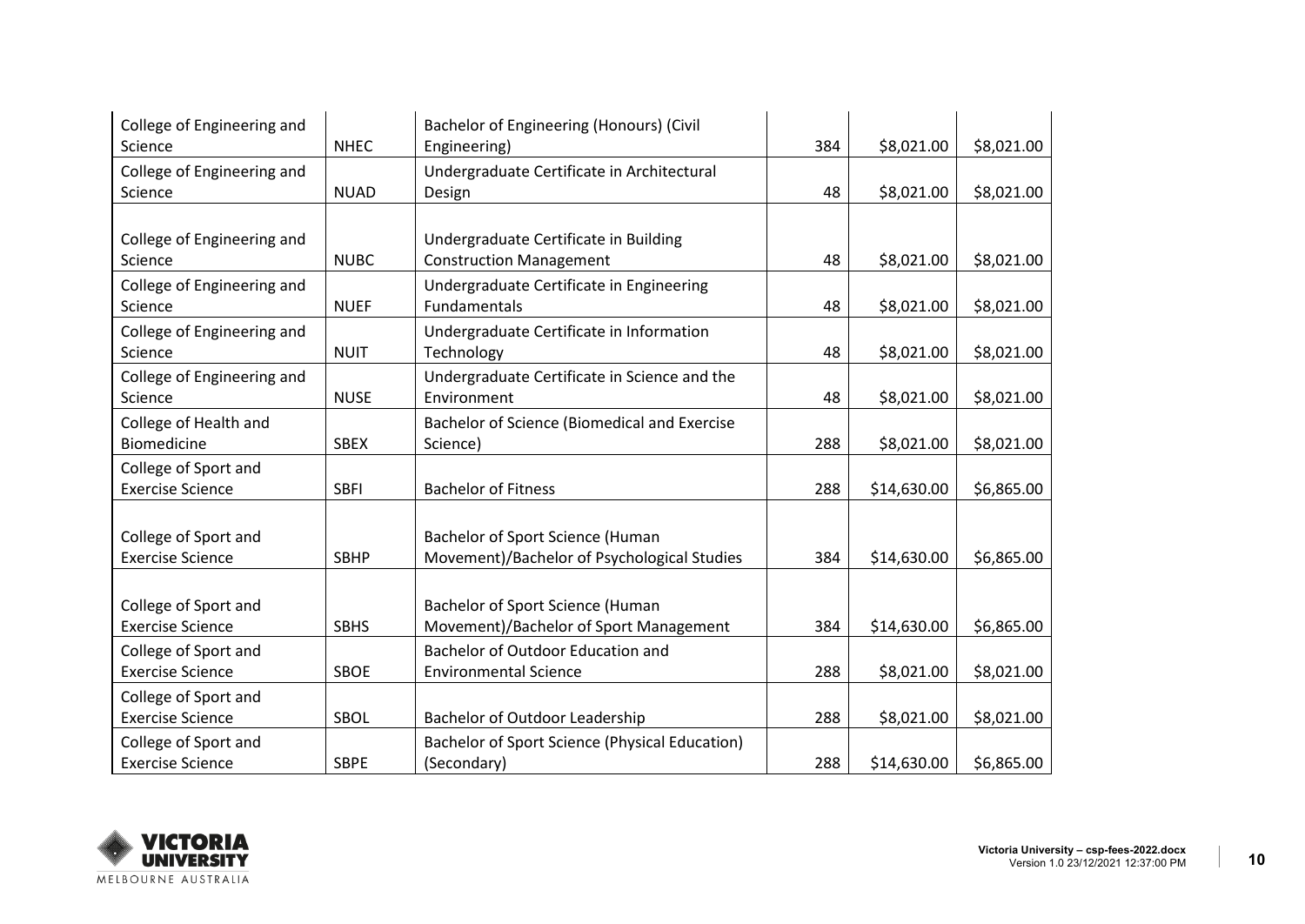| College of Sport and       |             | Bachelor of Physical Education and Sport      |     |             |             |
|----------------------------|-------------|-----------------------------------------------|-----|-------------|-------------|
| <b>Exercise Science</b>    | <b>SBPH</b> | Science                                       | 288 | \$14,630.00 | \$6,865.00  |
| College of Sport and       |             |                                               |     |             |             |
| <b>Exercise Science</b>    | <b>SBSA</b> | <b>Bachelor of Sport Science</b>              | 288 | \$14,630.00 | \$6,865.00  |
|                            |             |                                               |     |             |             |
| College of Sport and       |             | Bachelor of Sport Management/Bachelor of      |     |             |             |
| <b>Exercise Science</b>    | <b>SBSB</b> | <b>Business</b>                               | 384 | \$14,630.00 | \$6,865.00  |
|                            |             |                                               |     |             |             |
|                            |             | Bachelor of Science (Specialisations in       |     |             |             |
| College of Engineering and |             | Biotechnology, Chemistry Or Environmental     |     |             |             |
| Science                    | SBSC        | Management)                                   | 288 | \$8,021.00  | \$8,021.00  |
| College of Sport and       |             |                                               |     |             |             |
| <b>Exercise Science</b>    | SBSM        | <b>Bachelor of Sport Management</b>           | 288 | \$14,630.00 | \$6,865.00  |
| College of Sport and       |             |                                               |     |             |             |
| <b>Exercise Science</b>    | <b>SDFI</b> | Diploma of Fitness Studies                    | 96  | \$14,630.00 | \$6,865.00  |
| College of Sport and       |             |                                               |     |             |             |
| <b>Exercise Science</b>    | <b>SDOE</b> | Diploma of Outdoor and Environmental Studies  | 96  | \$8,021.00  | \$8,021.00  |
| College of Sport and       |             |                                               |     |             |             |
| <b>Exercise Science</b>    | SDOL        | Diploma of Outdoor Leadership                 | 96  | \$8,021.00  | \$8,021.00  |
| College of Sport and       |             | Diploma of Physical Education and Sport       |     |             |             |
| <b>Exercise Science</b>    | <b>SDPH</b> | <b>Science Studies</b>                        | 96  | \$14,630.00 | \$6,865.00  |
| College of Sport and       |             |                                               |     |             |             |
| <b>Exercise Science</b>    | <b>SDSA</b> | Diploma of Sport Science Studies              | 96  | \$14,630.00 | \$6,865.00  |
| College of Sport and       |             | Undergraduate Certificate in Primary Physical |     |             |             |
| <b>Exercise Science</b>    | <b>SUPP</b> | Education                                     | 48  | \$3,985.00  | \$3,985.00  |
| College of Sport and       |             |                                               |     |             |             |
| <b>Exercise Science</b>    | <b>SUSA</b> | Undergraduate Certificate in Sport Science    | 48  | \$8,021.00  | \$8,021.00  |
|                            |             | Associate Degree in Hospitality and Hotel     |     |             |             |
| <b>VU College</b>          | <b>VAHH</b> | Management                                    | 192 | \$14,630.00 | \$11,457.00 |
| <b>VU College</b>          | <b>VDBE</b> | Diploma of Business (Enterprise)              | 96  | \$14,630.00 | \$11,457.00 |